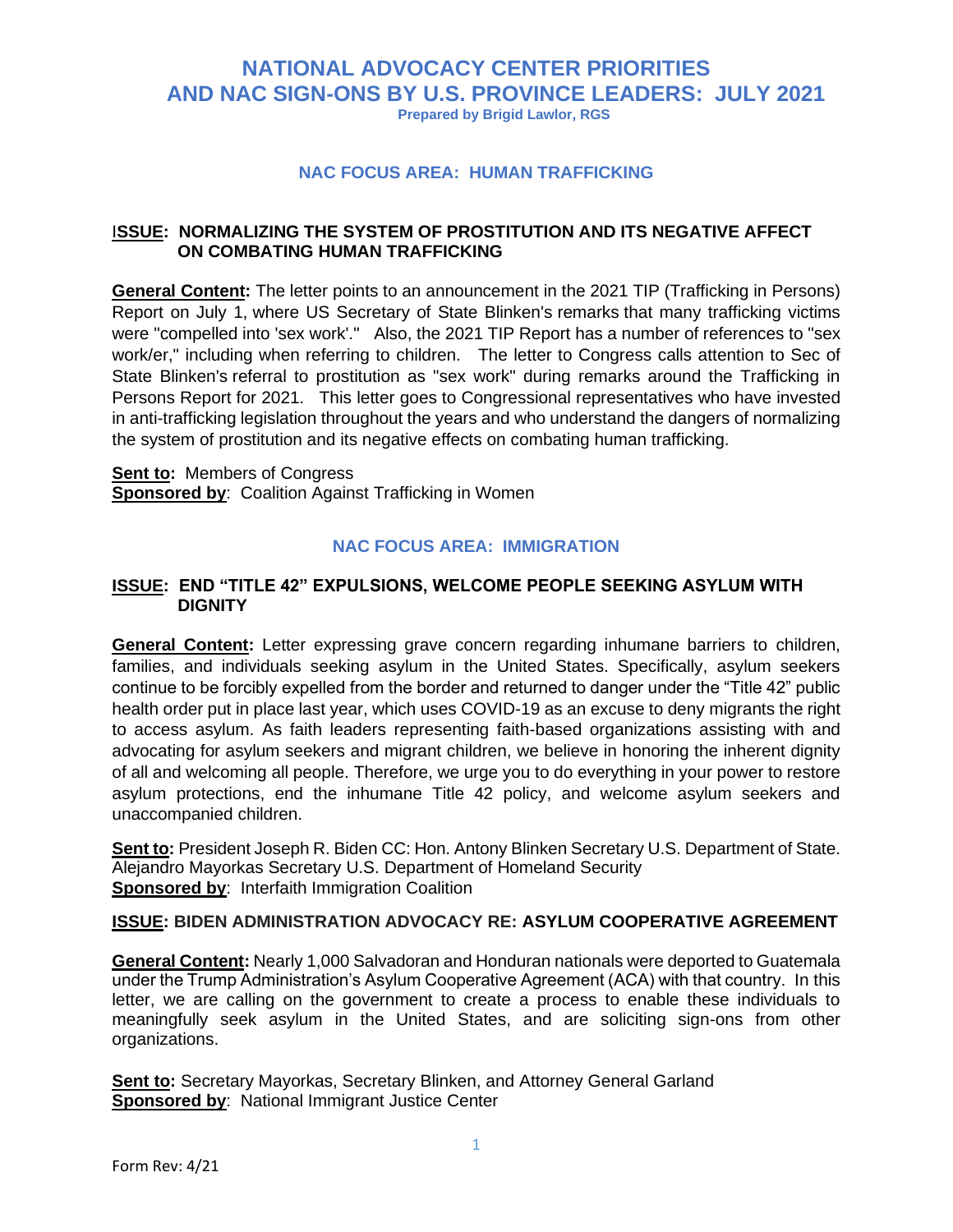## **ISSUE: TEMPORARY STATUS FOR CENTRAL AMERICAN COUNTRIES IMPACTED BY HURRICANES ETA AND IOTA.**

**General Content:** NGO letter to the Biden administration calling for TPS for Central American countries impacted by Hurricanes Eta and Iota. In it, we recognize the TPS designations recently announced for Haiti and other countries and urge re-designations for TPS for Honduras, El Salvador and Nicaragua and a new designation for Guatemala based on the ongoing impacts of the storms on communities in the region and the need to protect TPS beneficiaries in the United States.

**Sent to:** President Joseph Biden and Vice President Kamala Harris, Cc Secretary of Homeland Security Alejandro Mayorkas and Secretary of State Antony Blinken **Sponsored by**: Alianza Americas and the Latin America Working Group (LAWG)

## **ISSUE: ADOPT FY2022 BUDGET ALLOWING FOR NEW SPENDING (6TRILLION+)**

**General Content:** Budgets are moral statements. Right now, too many families continue to struggle to balance childcare, family and work, and millions struggle just to make ends meet, all while the ultra-wealthy continue to reap billions without paying their fair share. Communities across the country are demanding a budget resolution that meets the scope and scale of this moment. The letter urges Congress to adopt an FY2022 budget that allows for at least \$6 trillion in new spending through budget reconciliation to deliver for our families, communities, and our nation. The nation needs to recover from the pandemic, decades of racism, challenges like climate change and poverty.

**Sent to:** Members of Congress **Sponsored by**: Faith in Public Life

• Also: Environmental, Degradation, and Racism

## **NAC FOCUS AREA: POVERTY**

## **ISSUE: TAX FAIRNESS IN RECONCILIATION**

**General Content:** With Congress set to roll out a more detailed framework for reconciliation in the next week or so, it is critical that they fix the unfairness in our tax code. For decades, our tax code has favored the wealthy and corporations. Specifically, the letter calls on Congress to raise at least \$4 trillion from corporations and the wealthy over the next ten years to help re-balance our tax code. We are not suggesting that this should limit the size of the reconciliation bill. We know that many on the Hill and our progressive allies are calling for a larger overall package, but the more that is raised through balancing our tax code, the more we can invest in critical programs. Currently, we are at risk of Congress raising \$2 trillion from the wealthy and corporations, which could both limit investments AND ensure the wealthy continue to play by a different set of rules.

**Sent to:** Members of Congress

**Sponsored by**: Center for American Progress.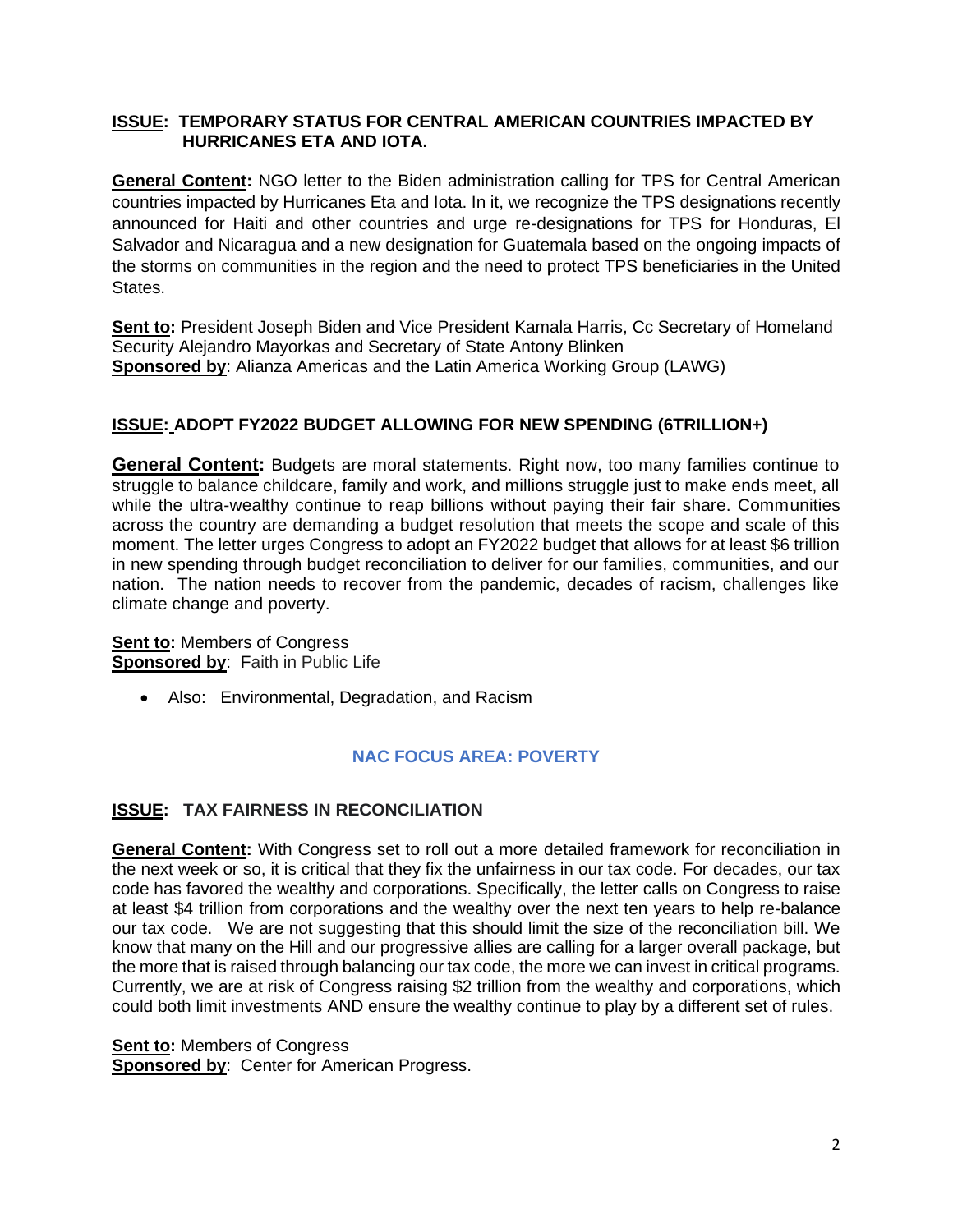## **ISSUE: MEDICAID IS YOUR RIGHT ACT**

**General Content:** The bill contains three sections: 1) Medicaid fallback coverage program for low-income adults in non-expansion states, 2) Medicaid fallback coverage program for lowincome adults in non-expansion states, and 3) increase and extension of the temporary enhanced FMAP (federal medical assistance percentages) for states which begin to expend amounts for certain mandatory individuals

**Sent to: Members of Congress Sponsored by**: Senator Raphael Warnock (D-GA) and Protect Our Care

# **ISSUE: TAX FAIRNESS – RECOVERY PACKAGE**

**General Content:** In this next recovery package, the letter signed by interfaith groups urges Congress to raise significant revenues in ways that will bring more fairness and equity to our tax code. Specifically, we urge you to consider the following policies:

- Raising the corporate tax rate to 28 percent;
- Restoring the top marginal tax rate to what it was during the Obama presidency;
- Raising the capital gains tax rate to tax wealth like work so wealthy individuals do not get major tax breaks from living off of investment income;
- Prohibiting wealthy families from passing on millions of dollars in income gains completely tax free by eliminated step-up in basis;
- Restoring the estate tax to 2009 levels;
- Closing tax loopholes that allows U.S. corporations to transfer their wealth offshore to avoid paying taxes;
- Establishing a minimum corporate tax rate to prevent large profitable corporations from paying zero in federal income taxes;
- Rolling back many of the tax cuts in the 2017 Tax Cuts and Jobs Act, which only benefited the wealthy;
- Invest in IRS enforcement to close the tax gap and crack down on tax evasion by the wealthy.

**Sent to:** Members of Congress **Sponsored by: Friends Committee on National Legislation** 

# **ISSUE: RIGHT TO ORGANIZE ACT**

**General Content:** Letter urging the swift passage of the Protecting the Right to Organize Act. Earlier this year, the House of Representatives passed H.R. 842 and it is time for the Senate to send this critical legislation to President Biden's desk. When left without regulation and enforcement, corporations, employers, and the government have forced the working class to accept poverty wages and stymied the enactment of necessary benefits such as paid family and medical leave. They have allowed income inequality to exponentially rise, leaving essential workers and their families with little to show for their labor.

**Sent to:** Members of the Senate **Sponsored by**: NETWORK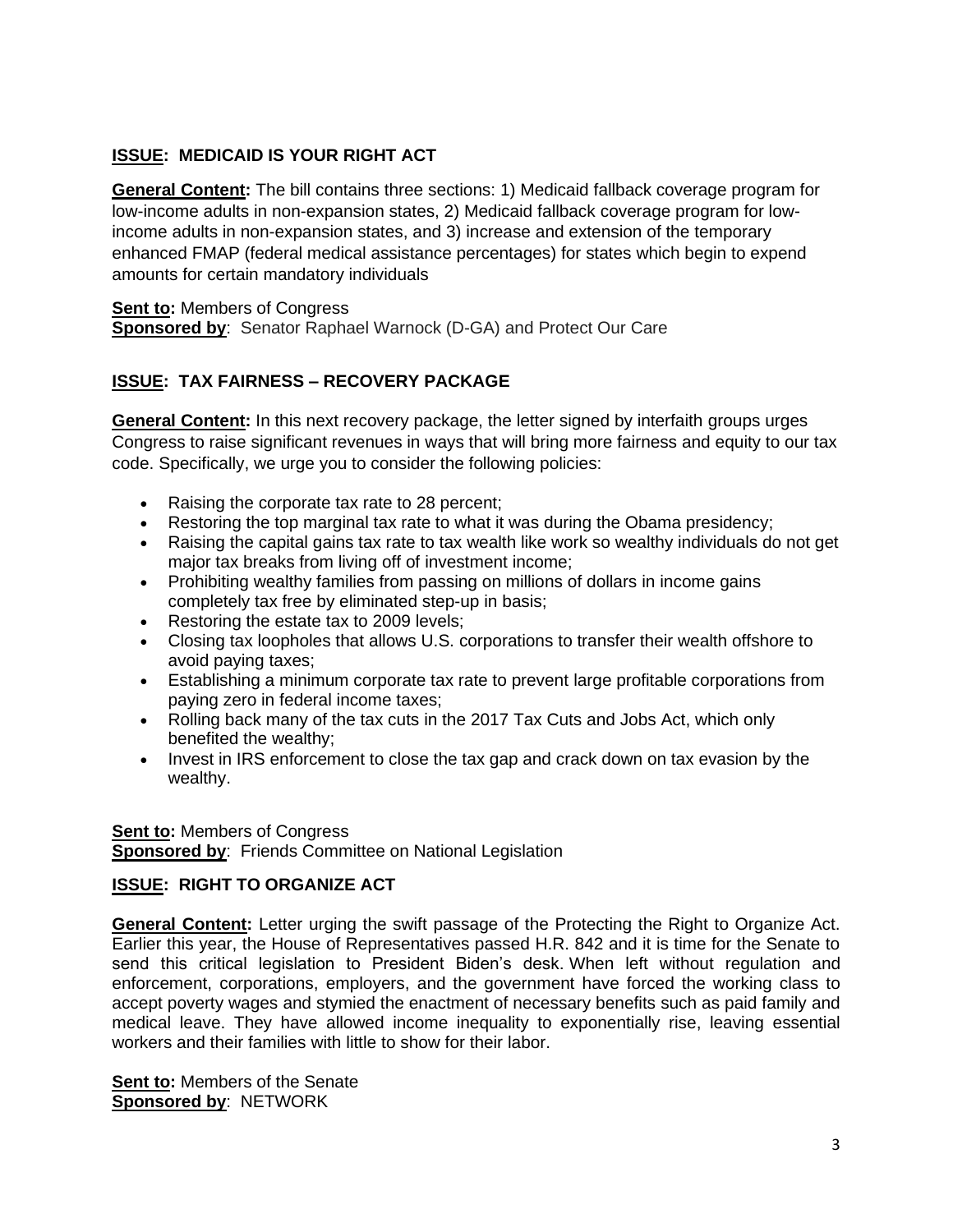# **NAC: OTHER RELATED AREAS\***

## **ENVIRONMENTAL DEGRADATION:**

## **ISSUE: OAK FLATS – SACRED SITE of SAN CARLOS APACHE TRIBE**

**General Content:** Interfaith groups in a letter urge the Biden administration to protect part of the Tonto National Forest that the San Carlos Apache Tribe and others hold as sacred — *Chi'chil Bildagoteel*, loosely translated as Oak Flat in English. In addition to its significant adverse impact on the environment, permitting mining under Oak Flat will permanently destroy this sacred sanctuary and be a loss for religious freedom.

**Sent to:** President Biden and his Administration with CC to; Secretary Thomas Vilsack, U.S. Department of Agriculture, Secretary Deb Haaland, U.S. Department of Interior, Secretary Thomas Vilsack, U.S. Department of Agriculture, Secretary Deb Haaland, U.S. Department of Interior, Susan Rice, Assistant to the President for Domestic Policy, Melissa Rogers, Senior Director for Faith and Public Policy

**Sponsored by**: BJC Faith Freedom for All

## **VIOLENCE:**

## **ISSUE: POLICE-FREE MENTAL HEALTH GUIDANCE**

**General Content:** Letter urging the Department of Health and Human Services to issue guidance and provide technical assistance for implementation to states that promote and stress the importance of youth mobile response models that do not involve law enforcement. Mobile response is one service in a continuum of crisis services to rapidly respond to youth and young adults who are experiencing a traumatic event, a mental health condition, and/or crisis in their communities.

**Sent to:** Secretary Becerra, Assistant Secretary Levine, and Assistant Secretary Delphin-Rittmon

**Sponsored by: Center for Law and Social Policy (CLASP)** 

• Also, Racism

## **\*Explanation of RELATED AREAS (Root Causes, implicated in the Concern, or Current Situation)**

These would generally be contained within a FOCUS AREA listed above and noted to assist NAC with statistics for grant writing, etc. **COVID-19, ENVIRONMENTAL DEGRADATION, FAMILIES, RACISM, VIOLENCE, OTHER**